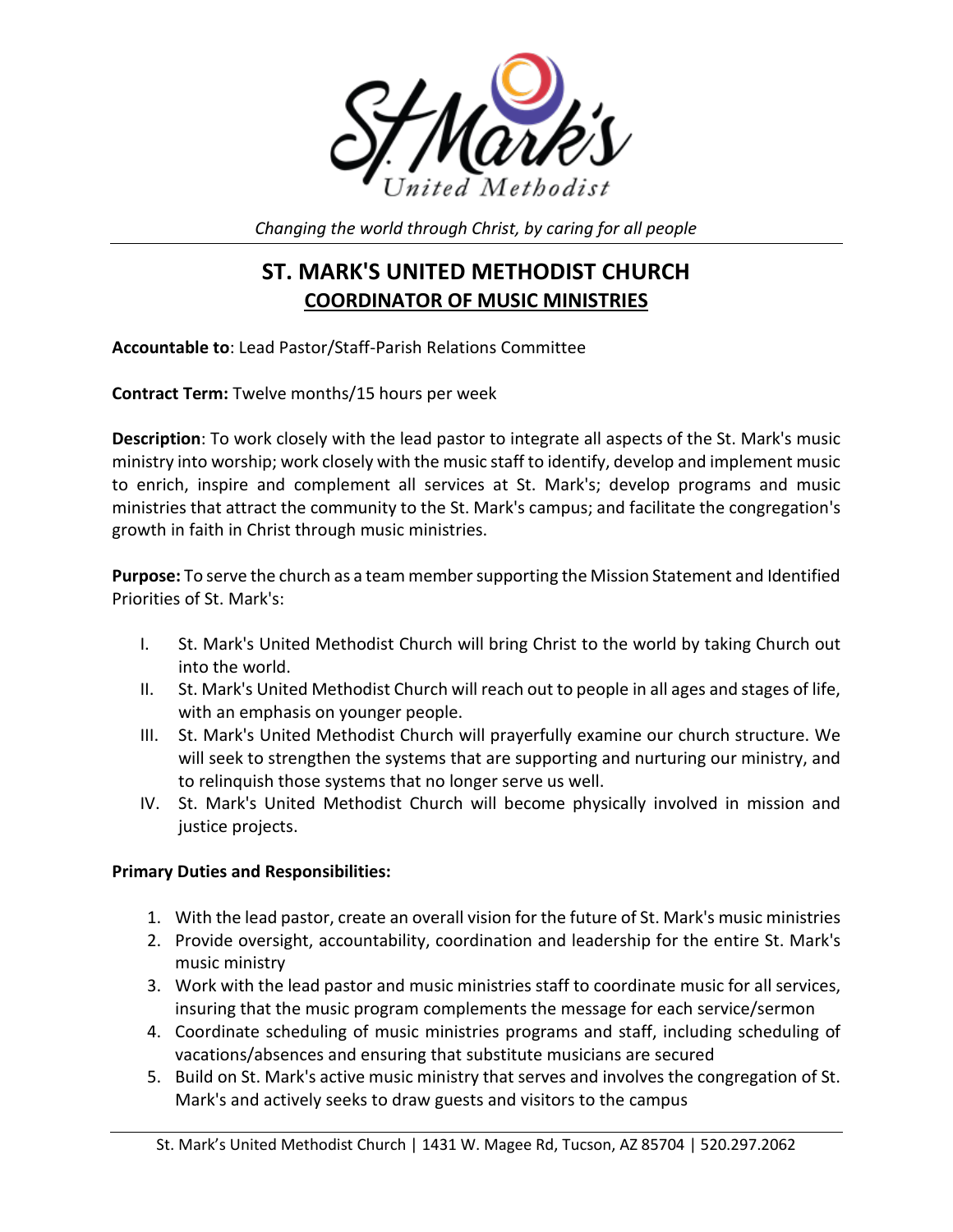- 6. Initiate and coordinate special music events such as concerts, music on the west patio, summer concerts and holiday events
- 7. Represent the music ministries on the Worship Committee, working with its members to identify and incorporate music
- 8. Coordinate and oversee special worship music in the summer
- 9. Manage the music ministries budget
- 10. Attend the worship services on a rotating basis
- 11. Attend regular Wednesday noon staff meetings, annual staff retreat, and Advent and Lenten planning meetings
- 12. Arrange for ushers and custodial services at special music events

#### **Required Qualifications:**

- 1. Minimum of bachelor's degree
- 2. Experience in participation and leadership of choir, band, or other music group
- 3. Ability to initiate and provide vision for a program
- 4. Experience in coordination and organization of programs
- 5. Experience in management of people
- 6. Understanding of working with volunteers and committees
- 7. Good written and oral communication skills
- 8. Appreciation for all types of worship
- 9. Sensitivity to what makes effective and engaging worship experiences

**Compensation:** Position is 15 hours per week and not eligible for benefits.

This job description may be combined with the Chancel Choir Director job description to become the **Music Ministry Director**, if the desired candidate is available.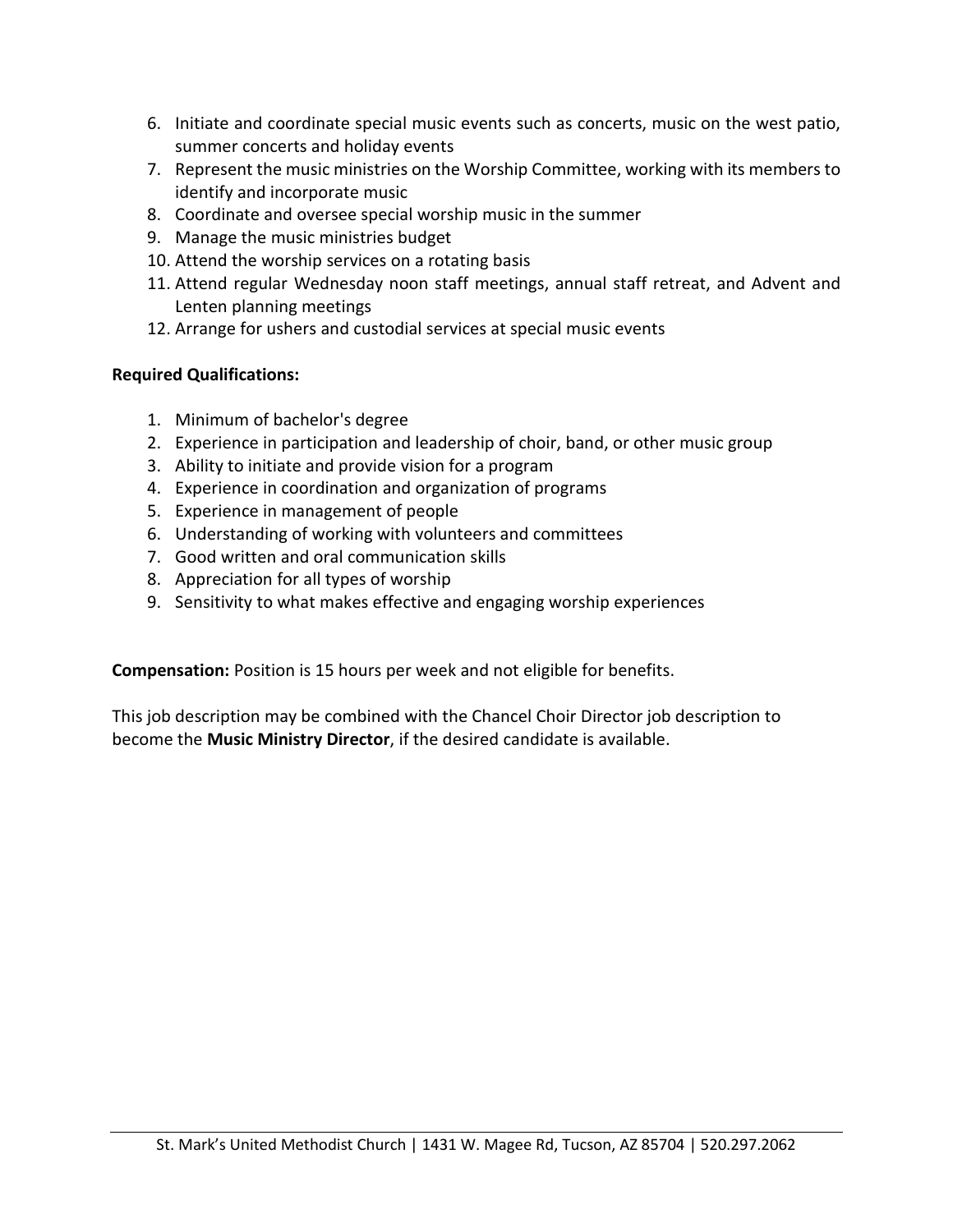## **ST. MARK'S UNITED METHODIST CHURCH CHANCEL CHOIR DIRECTOR**

#### **Accountable To:** Lead Pastor/Coordinator of Music Ministries

**Contract Term:** Nine months spanning from the third week of August to the third week of May

**Description:** To serve the church as a team member supporting the Mission Statement of St. Mark's by providing appropriate music during services of worship and other programs of the church. Music at St. Mark's is seen as an act of worship, and not as entertainment or performance. Therefore, music ministry at St. Mark's empowers people to identify and develop their musical gifts; nurtures the faith development of all (both musicians and congregation); and serves to glorify God through the use of those gifts in worship.

**Purpose:** To serve the church as a team membersupporting the Mission Statement and Identified Priorities of St. Mark's:

- I. St. Mark's United Methodist Church will bring Christ to the world by taking Church out into the world.
- II. St. Mark's United Methodist Church will reach out to people in all ages and stages of life, with an emphasis on younger people.
- III. St. Mark's United Methodist Church will prayerfully examine our church structure. We will seek to strengthen the systems that are supporting and nurturing our ministry, and to relinquish those systems that no longer serve us well.
- IV. St. Mark's United Methodist Church will become physically involved in mission and justice projects.

#### **Primary Duties and Responsibilities:**

- 1. Oversee the musical growth and development of Chancel Choir by:
	- a. Conducting a weekly rehearsal (currently 7:30  $-$  9 p.m. on Wednesdays in the Sanctuary)
	- b. Rehearsing choir on Sunday mornings prior to worship services
	- c. Scheduling extra rehearsals as necessary for special music needs
	- d. Encouraging the development of choir members as soloists
	- e. Recruiting and training volunteers as members of Chancel Choir, encouraging them musically and spiritually.
- 2. Select and purchase music appropriate for worship and the ability level of the choir, within budgetary limits, using music from current library when possible
- 3. Provide Chancel Choir music for worship services several Sundays per month (currently these worship services are at 8:30 and 10 a.m.). Provide other special programs outside of the worship time as designated by the Lead Pastor.
- 4. Contract and rehearse instrumentalists for special events and services